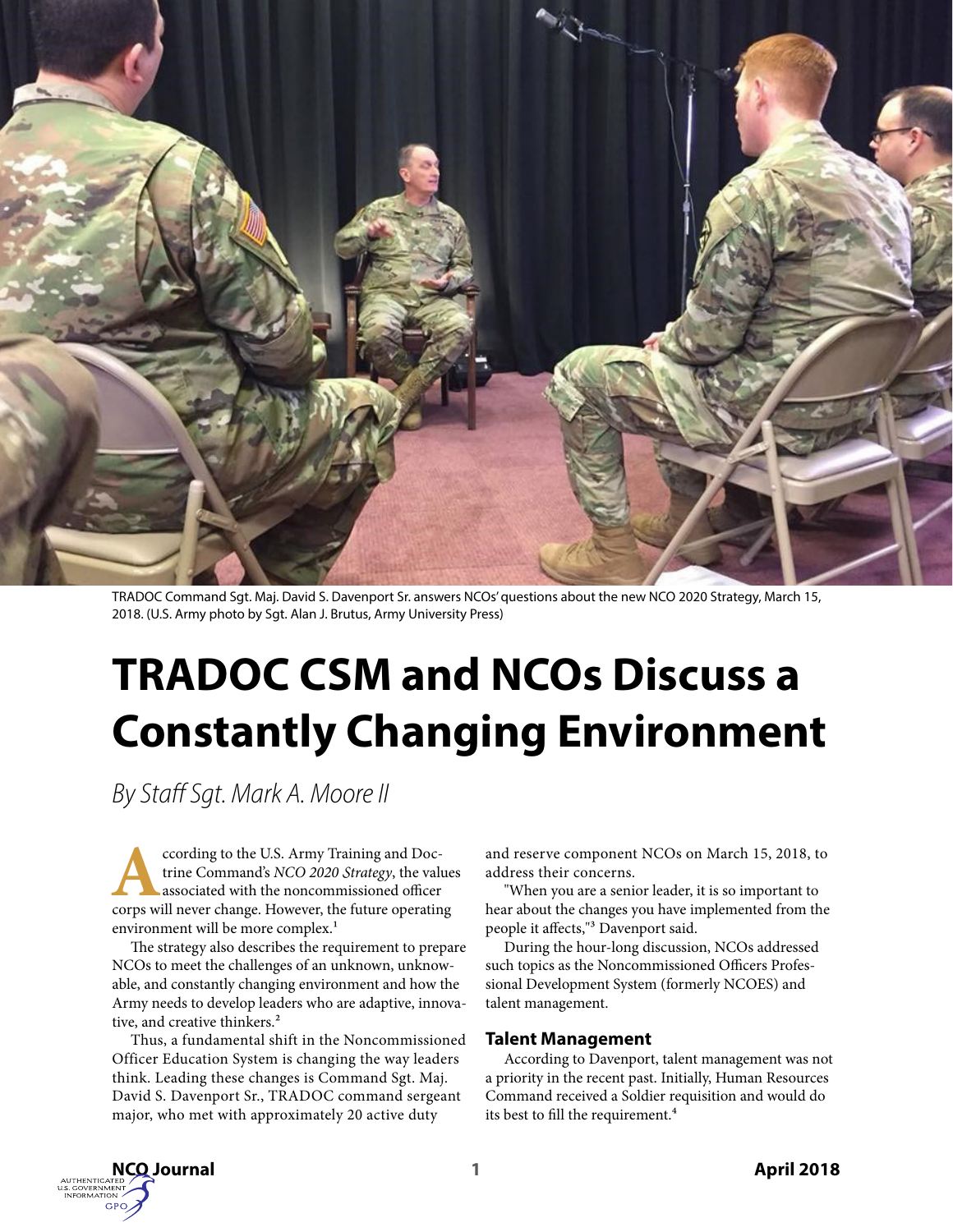| <b>E</b> CareerTracker |                                                                                                               | $\sim$<br>LOG OUT                                                                                                                                                                                                                                                                                                                                                                                                                                                                                                                                                                                                                                                                                                                                                                                                                                                                                                                                                                                                                                                                                                                                   |
|------------------------|---------------------------------------------------------------------------------------------------------------|-----------------------------------------------------------------------------------------------------------------------------------------------------------------------------------------------------------------------------------------------------------------------------------------------------------------------------------------------------------------------------------------------------------------------------------------------------------------------------------------------------------------------------------------------------------------------------------------------------------------------------------------------------------------------------------------------------------------------------------------------------------------------------------------------------------------------------------------------------------------------------------------------------------------------------------------------------------------------------------------------------------------------------------------------------------------------------------------------------------------------------------------------------|
|                        |                                                                                                               |                                                                                                                                                                                                                                                                                                                                                                                                                                                                                                                                                                                                                                                                                                                                                                                                                                                                                                                                                                                                                                                                                                                                                     |
|                        | NEW ENLISTED CAREER MAPS!                                                                                     | <b>WANT SOME ACT HINTS?</b>                                                                                                                                                                                                                                                                                                                                                                                                                                                                                                                                                                                                                                                                                                                                                                                                                                                                                                                                                                                                                                                                                                                         |
|                        | The Professional Development Model (PDM) is Updated                                                           | Jumpstart Your Planning with These Tips                                                                                                                                                                                                                                                                                                                                                                                                                                                                                                                                                                                                                                                                                                                                                                                                                                                                                                                                                                                                                                                                                                             |
|                        | All MOS's & Skill Levels                                                                                      | <b>ACT Quick Start Guide.</b>                                                                                                                                                                                                                                                                                                                                                                                                                                                                                                                                                                                                                                                                                                                                                                                                                                                                                                                                                                                                                                                                                                                       |
|                        | Directly Related & STAR Credentials from COOL                                                                 | Browse the ACT Knowledge Base.                                                                                                                                                                                                                                                                                                                                                                                                                                                                                                                                                                                                                                                                                                                                                                                                                                                                                                                                                                                                                                                                                                                      |
|                        | Joint Professional Military Education (JPME) Opportunities                                                    | ACTALIDAS VOUTO.<br>CareerTracker<br>Việt và (any lates) loàis (na Court tout Nos<br>mary is fished to object the cro<br><b>RICEVA (argued Camer &amp; Vantage Goulders)</b><br><b>QUICK START GUIDE</b><br>MAY I ranny stickards a finish<br><b>FURN CATHOL FEB LIVES FEDERAL RECORD FAILURE</b>                                                                                                                                                                                                                                                                                                                                                                                                                                                                                                                                                                                                                                                                                                                                                                                                                                                   |
|                        | <b>VIEW CAREER MAPS (PDM)</b><br>lust looking for your Printable Career Map?<br><b>A</b><br><b>Click Here</b> | <b>REVIEW PROFILE</b><br>ACT HOMEPASE &<br><b>REMNISCES: LEADERS &amp;</b><br><b>INFORMATION</b><br><b>NIGHTATION</b><br>MENTORS ICONS<br>ೆ ಕ<br><b>Ф</b> этот<br><b>Q MACK</b><br>at investigating this cities on the<br>JE POID LEADERS & AND/TORS, USING<br>printed your fut une-unader<br>but son in the apper rate corner.<br>ASSISTED LARGE LANSIFICATE<br>EC19A RCT/MNG and updates on the<br>Gulmmdratin/Unwinns<br><b>ACT HONEPAGE</b><br>to be exclusive clusing GO.<br>bi Prom MESSAGES, View messages and<br>GokseACT20 using the left hand<br>CITY/VALLED FREE & MENTORS<br>recommendations sent to you.<br>nexpose panel.<br>requests by clouring on the people.<br>Engine our information or CA2002<br>less in the apparinget of the header.<br><b>I find on forme ACT HOMEPAGE of your</b><br>DATABOARD AND CARRIER RECORDS<br>tine to cloimpthe acT ligo in the<br>diamet or keep the request and tipe<br>upper left corner.<br>a contrast to the perder<br><b>CEEATE AN IMOINDUM:</b><br>STAY CONNECTED IN TH<br>IDENTIFY & SAVE GOALS<br>DEILCFMINT PLAN (EF)<br><b>COMMUNITIES</b><br><b>CO</b> must<br><b>CO</b> KAN<br>Summer |
|                        |                                                                                                               | <b>SUPERINT COMMUNITIES</b> (FIGURES)<br><b>INFORMATION INTO CONVENIES</b><br>another present your tip fine the                                                                                                                                                                                                                                                                                                                                                                                                                                                                                                                                                                                                                                                                                                                                                                                                                                                                                                                                                                                                                                     |

Screenshot of Army Career Tracker website

Talent management is now the second line of effort in the [NCO 2020 Strategy](https://armyupress.army.afpims.mil/Journals/NCO-Journal/Archives/2018/April/TRADOC-Round-Table/tradoc.army.mil/FrontPageContent/Docs/NCO2020.pdf) and is expanding NCOs' core military occupational specialty proficiency and leadership through developmental positions, opportunities, and assignments, both in and out of their career management field.<sup>5</sup>

Davenport explained that if talent management is to succeed, Soldiers need to understand what developmental assignments and MOS enhancing schools personnel managers are considering when selecting NCOs for future positions.<sup>6</sup>

To allow Soldiers to take charge of their careers, TRADOC updated each proponent's Army Career Map. While many schools, duty positions, and broadening assignments are listed, it is essential to complete the tasks prescribed for each rank.7

**Related:** Video of CSM Davenport discussing [talent](https://youtu.be/IoLafwjw7Ic)  [management](https://youtu.be/IoLafwjw7Ic).

"The career map helps Soldiers identify the areas they need to work on or jobs they need to seek out," Davenport said.<sup>8</sup> "But don't focus on doing something a couple of steps ahead until you have satisfied those

**NCOPDS** Davenport said it is

unlikely PME schools will accommodate college attendance, and will instead

requirements for your current grade and time in

To access your proponent's career map, log into the Army Career Tracker, select "view career maps" (located at the bottom of the page), then select "printable career map."10

service."9

incorporate accredited training modules to increase the number of transfer credits a school might accept.<sup>11</sup>

"In the future, you will earn more college credits by attending Primary Military Education, and will build towards a degree much faster by partnering with a university that recognizes those courses," Davenport said.<sup>12</sup>

**Related:** Video of CSM Davenport discussing [NCOPDS](https://youtu.be/lIxqYe0gaoo)

The NCOPDS was recently realigned to help Soldiers who attend the Advanced Leaders Course, Senior Leaders Course, and the Masters Leaders Course to attain their associate, bachelor, and master degrees.<sup>13</sup>

"Last week the U.S. Army Sergeants Major Academy received their accreditation through the higher learning commission," Davenport said. "By moving USASMA under the Army's Combined Arms Center, it allows credentialing to flow from the higher learning commission through CAC to USASMA and into our entire PME system."14

For video of the full discussion and to learn more about NCOPDS, talent management, and other topics, click [here](https://www.youtube.com/watch?v=XdqA2PXgr_s&list=PLoaz_22yJtH1Gmd4GXsoRUVAcUp4zxCjS).

### **Notes**

1. S. Army Training and Doctrine and Doctrine Command. NCO 2020 Strategy. (December 4, 2015) [http://www.tradoc.](http://www.tradoc.army.mil/FrontPageContent/Docs/NCO2020.pdf) [army.mil/FrontPageContent/Docs/NCO2020.pdf](http://www.tradoc.army.mil/FrontPageContent/Docs/NCO2020.pdf)

2. NCO 2020 Strategy

3. Command Sgt. Maj. David S. Davenport Sr., command sergeant major of U.S. Training and Doctrine Command. Roundtable discussion. 15 March, 2018.

- 4. Roundtable discussion.
- 5. Roundtable discussion.
- 6. Roundtable discussion.
- 7. Roundtable discussion.
- 8. Roundtable discussion.
- 9. Roundtable discussion.

10. Army Career Tracker, U.S. Army Career Tracker website, accessed 5 April, 2018.

- 11. Roundtable discussion.
- 12. Roundtable discussion.
- 13. Roundtable discussion.
- 14. Davenport. Roundtable discussion.

## **NCO Journal 2 April 2018**